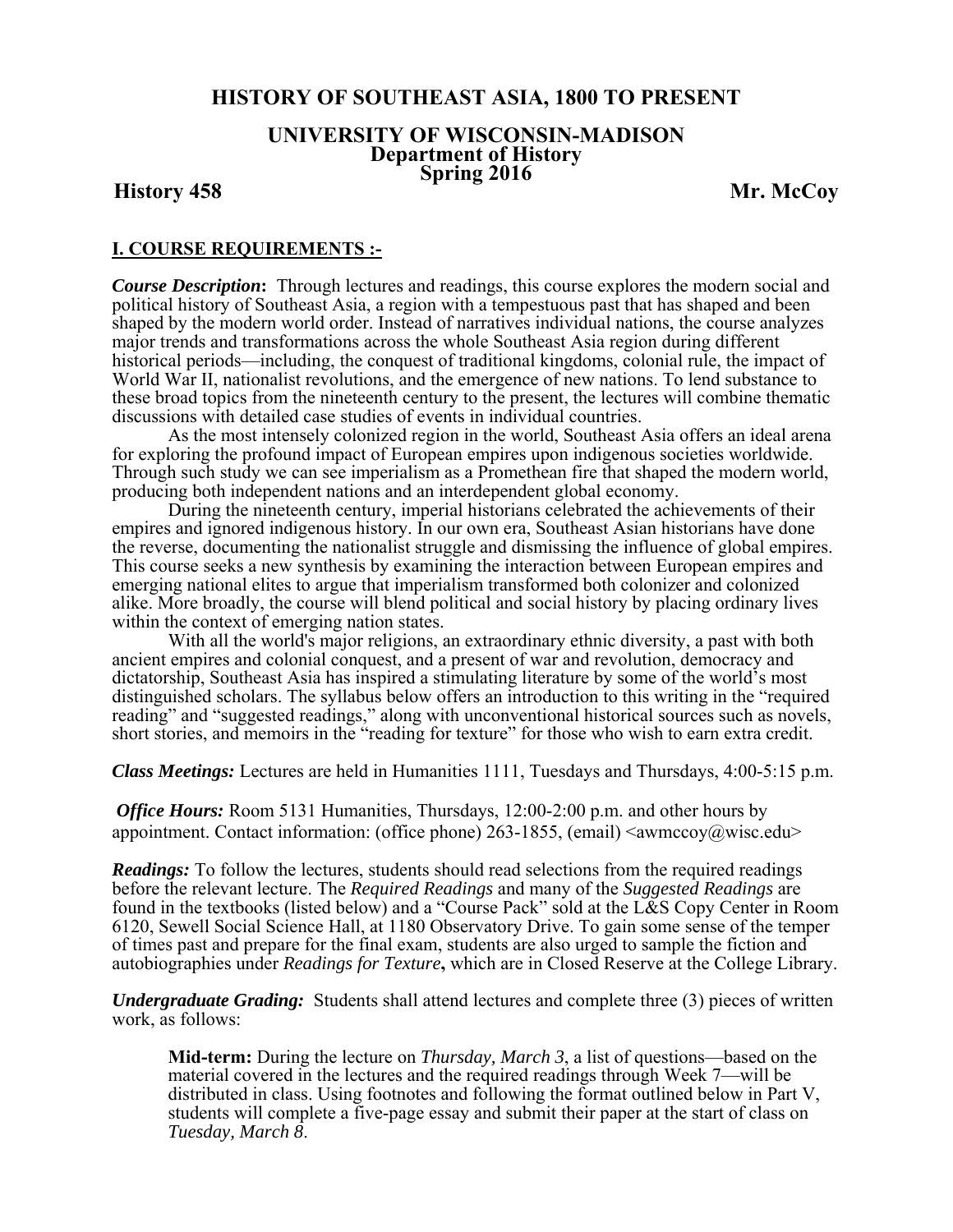**Essay:** At the start of lecture on *Tuesday, April 5*, students will submit a two-page outline for their major essays that includes:  $(1)$  one-paragraph abstract of the argument,  $(2)$  an outline of the paper's main points, and (3.) a preliminary bibliography. Students who have questions about the outline are urged to meet with the instructor during office hours and by individual appointment to discuss alternative approaches. At the start of lecture on *Tuesday, April 19,* students shall submit a 2,500 word

research essay (about 8 to 10 pages) with footnotes and bibliography. A list of topics is appended below in Part IV, and the format for the essays is detailed in Part V below.

**Final Exam:** Students shall take a two-hour final examination on *Monday, May 9, at 2:45 p.m*. Students will be required to answer two questions—(1.) one on a broad theme from the lectures and some of the Required Readings, and (2.) for 2% extra-credit, a reflection on how literature illuminates history based on any two of the "Texture Readings."

**Final Grade:** Mark in the course shall be computed as follows:

| --mid-term exam:  | 30%   |
|-------------------|-------|
| --research essay: | 40%   |
| --final exam:     | 30%   |
| --extra credit    | $2\%$ |

*Graduate Grading:* Graduate students shall submit a 5,000-word research essay with notes and annotated bibliography examining the interface between theory and empirical evidence for a major theme in the course. The instructor must approve paper topics in advance.

*Text Books:* Sold at University Bookstore, State Street Mall (opposite Memorial Library):

Anderson, Benedict, **Imagined Communities** (New York, 2007).

Reid, Anthony, **Southeast Asia in the Age of Commerce, 1450-1680: Volume Two: Expansion and Crisis** (New Haven, 1993).

Steinberg, David, ed., **In Search of Southeast Asia** (Honolulu, 1987).

Tarling, Nicholas, ed., **The Cambridge History of Southeast Asia: Volume Two, Part 1, Volume 2, Part 1, From c.1800 to the 1930s** (Cambridge, 2000).

# *Reference Volumes:*

Hall, D.G.E., **A History of Modern Southeast Asia** (London, 1981). Reid, A.J.S., **Southeast Asia in the Age of Commerce 1450-1680, Volume One: The Lands Below the Winds** (New Haven, 1988)**.** 

# **II. REQUIRED READINGS: {N.B.: Readings in the Course Pack\*}:-**

# **WEEK 1 (January 19): UNDER MT. MERU--THE TRADITIONAL STATE**

*Required Reading:*

Heine-Geldern, Robert , "Conceptions of State and Kingship in Southeast Asia," **Far Eastern Quarterly** 2, no. 1 (1942) , pp. 15-30.\*

Lieberman, Victor, **Strange Parallels: Southeast Asia in Global Context, c. 800-1830. Vol. 1** (Cambridge, 2003), pp. 1-66.\*

Reid, A.J.S., **Southeast Asia in the Age of Commerce 1450-1680, Volume One: The Lands Below the Winds** (New Haven, 1988), pp. 1-10.\*

Steinberg, David J., ed., **In Search of Southeast Asia** (Honolulu, 1987), pp. 1-6, 9-48, 60-90.

*Suggested Reading:*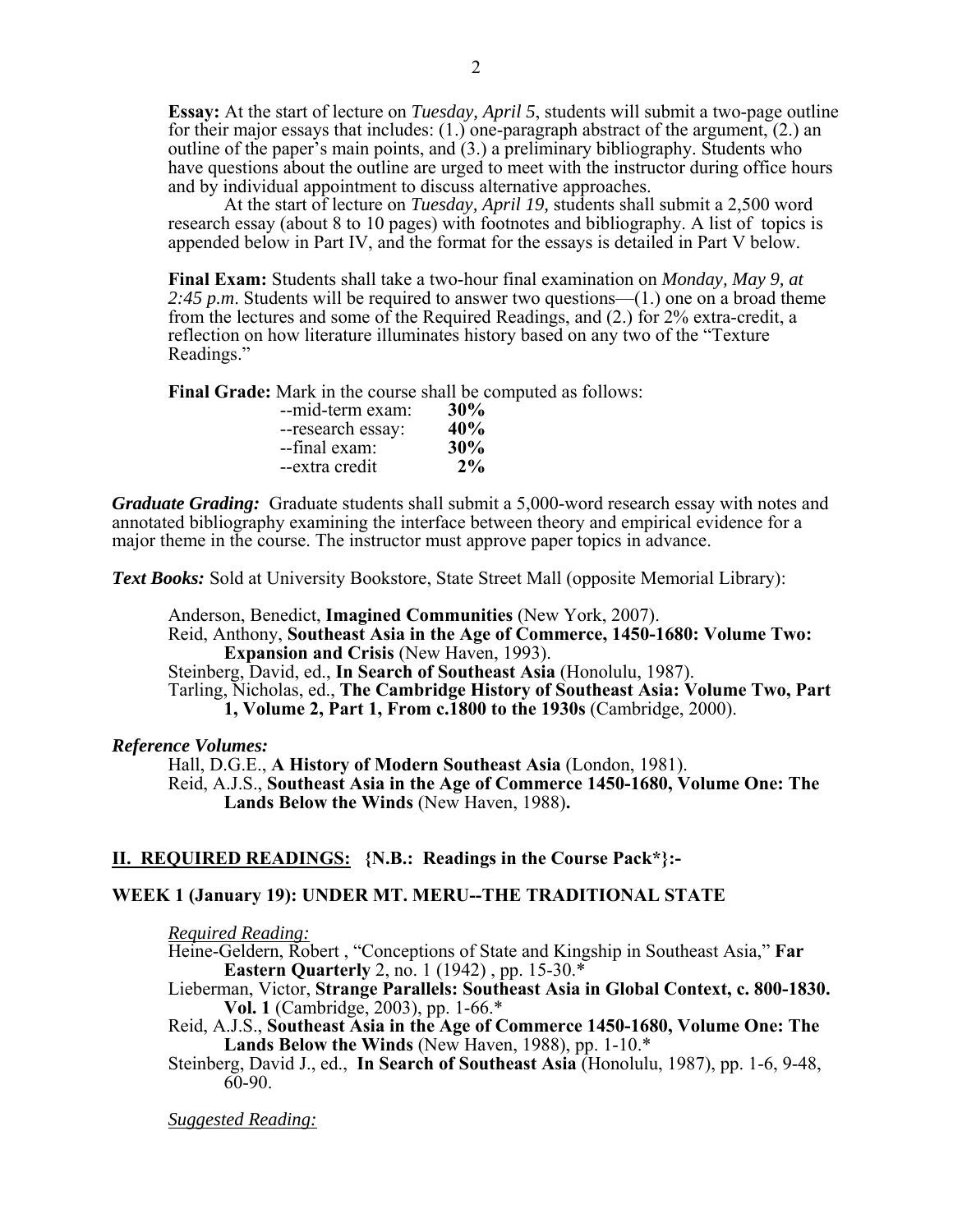- Anderson, Benedict, "The Idea of Power in Javanese Culture," in, Claire Holt, ed., **Culture and Politics in Indonesia** (Ithaca,1972), pp. 1-70.
- Anderson, Benedict, "Introduction," **The Spectre of Comparisons: Nationalism, Southeast Asia and the World** (London, 1998), pp. 1-26.
- Benda, Harry, "The Structure of Southeast Asian History: Some Preliminary Observations," **Continuity and Change in Southeast Asia: Collected Journal Articles of Harry J. Benda** (New Haven, 1972), pp. 121-53.

# **WEEK 2 (January 26): EUROPEAN EMPIRES**

#### *Required Reading:*

- Phelan, John Leddy, **The Hispanization of the Philippines** (Madison, 1967), pp. 3-28, 41-71.\*
- Reid, Anthony, **Southeast Asia in the Age of Commerce, 1450-1680: Volume Two: Expansion and Crisis** (New Haven, 1993), pp. 1-61.
- Steinberg, David J., ed., **In Search of Southeast Asia** (Honolulu, 1987), pp. 49-59, 91- 95.

## *Suggested Reading:*

- Andaya, Leonard  $\overline{Y}$ , "Interactions with the Outside World and Adaptation in Southeast Asian Society, 1500-1800," in, Nicholas Tarling, ed., **The Cambridge History of Southeast Asia: Volume One** (Cambridge, 1992), pp. 345-95.
- Braudel, Fernand, **The Perspective of the World: Civilization and Captialism--15th- 18th Century, Volume 3** (New York, 1984), pp. 386-87, 484-535.

Cushner, Nicholas P., **Spain in the Philippines** (Quezon City , 1971), pp. 127-52.

Ricklefs, M.C., **A History of Modern Indonesia Since c. 1300** (Stanford, 1993), pp. 22- 31, 61-80.

# **WEEK 3 (February 2): ISLANDS IN THE EARLY MODERN AGE**

#### *Required Reading:*

- Andaya, Barbara Watson, "Political Development between the Sixteenth and Eighteenth Centuries," in, Nicholas Tarling, ed., **The Cambridge History of Southeast Asia: Volume One** (Cambridge, 1992), pp. 403-54.\*
- Reid, A.J.S., "Economic and Social Change, c. 1400-1800," in, Nicholas Tarling, ed., **The Cambridge History of Southeast Asia: Volume One** (Cambridge, 1992), pp. 460-504.\*

Steinberg, David J., ed., **In Search of Southeast Asia** (Honolulu, 1987), pp. 139-170.

## *Reading for Texture:*

Baum, Vicki, **Tale of Bali,** Basil Creighton, trans. (New York, 1938), pp. 395-417. Conrad, Joseph, **Lord Jim** (London, 1900), chapters 21-45.

*Suggested Reading:* 

- Carey, Peter, "Waiting for the 'Just King': The Agrarian World of South-Central Java from Giyanti (1755) to the Java War (1825-30), **Modern Asian Studies** 20, no. 1 (1986), pp. 59-137.
- Cushner, Nicholas P., **Spain in the Philippines** (Quezon City , 1971), pp. 101-26, 153- 85.
- Phelan, James L., **The Hispanization of the Philippines** (Madison,1959), pp. 105-35.
- Reid, Anthony, **Southeast Asia in the Age of Commerce, 1450-1680: Volume Two: Expansion and Crisis** (New Haven, 1993), pp. 62-131.
- Ricklefs, M.C., **A History of Modern Indonesia Since c. 1300** (Stanford, 1993), pp. 81- 118.
- Scott, William Henry, **Barangay: Sixteenth-Century Philippine Culture and Society** (Quezon City, 1994), pp. 127-57.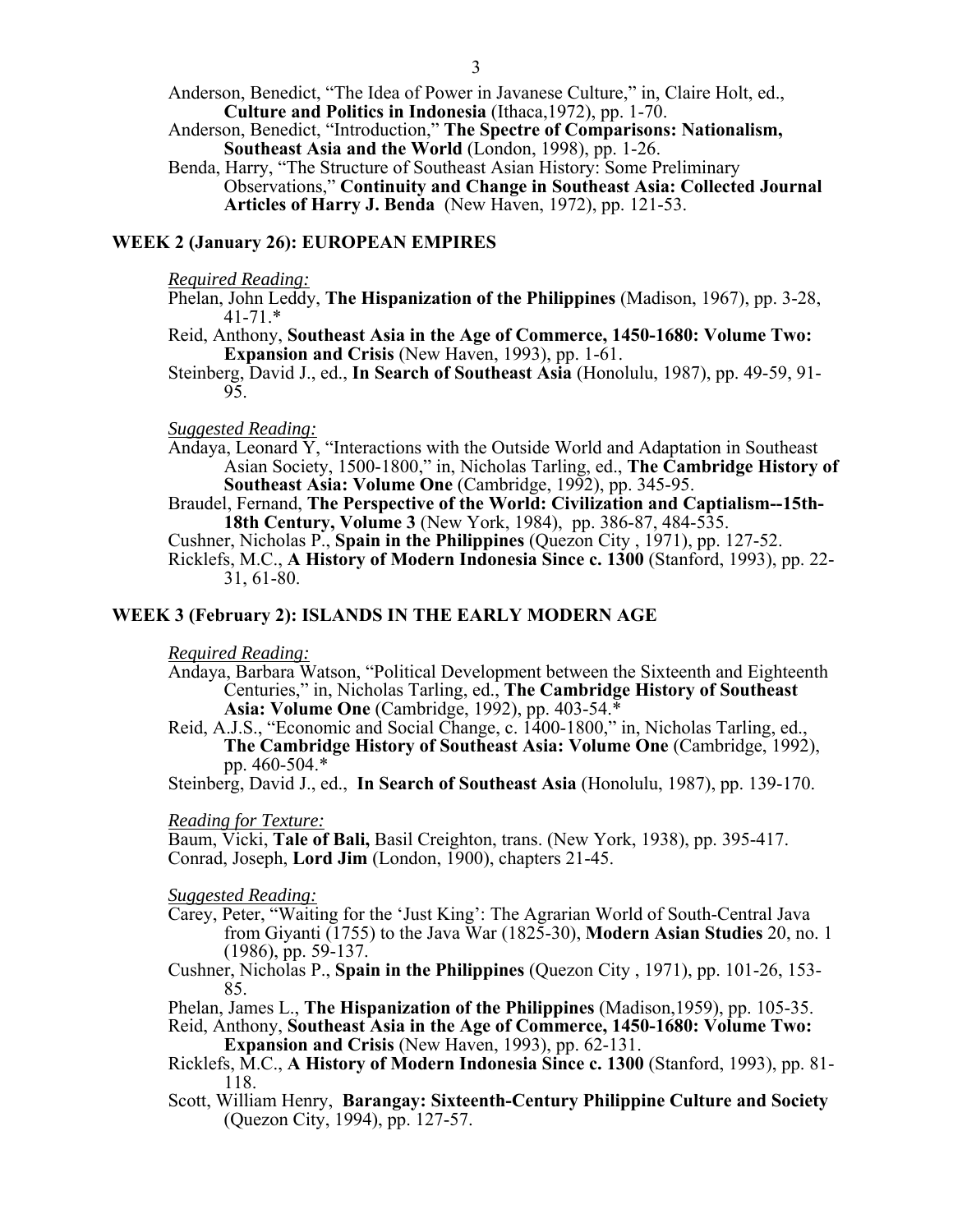## **WEEK 4 (February 9): MAINLAND RESPONSE TO COLONIALISM**

#### *Required Reading:*

Reid, A.J.S., **Southeast Asia in the Age of Commerce, 1450-1680. Volume Two: Expansion and Crisis** (New Haven, 1993), pp. 202-66.

Steinberg, David J., ed., **In Search of Southeast Asia** (Honolulu, 1987), pp. 99-138. Yoneo Ishii, "History and Rice Growing," in, Yoneo Ishii, ed., **Thailand: A Rice-Growing Society** (Honolulu, 1978), pp. 15-39.\*

*Reading for Texture:* 

Landon, Margaret, **Anna and the King of Siam** (New York, 1944), pp. 1-3, 23-78.

## *Suggested Reading:*

- Anderson, Benedict, "Studies in the Thai State: The State of Thai Studies," in, Eliezer B. Ayal, ed., **The Study of Thailand: Analyses of Knowledge, Approaches and Prospects** (Athens, 1978), pp. 193-257.
- Lieberman, Victor, "Local Integration and Eurasian Analogies: Structuring Southeast Asian History, c.1350-c.1830," **Modern Asian Studies** 27, no. 3 (1993), pp. 475- 572.
- Winichakul, Thongchai, **Siam Mapped: A History of the Geo-Body of a Nation** (Honolulu, 1994), pp. 62-80.

## **WEEK 5 (February 16): ECOLOGICAL & ECONOMIC TRANSFORMATIONS**

#### *Required Reading:*

- Adas, Michael, **The Burma Delta: Economic Development and Social Change on an Asian Rice Frontier, 1852-1941** (Madison,1974), pp. 3-38.
- \*Elson, Robert, "International Commerce, the State, and Society: Economic and Social Change," in, Nicholas Tarling, ed., **The Cambridge History of Southeast Asia: Volume Two** (Cambridge, 1992), pp. 127-191.
- McCoy, Alfred W., "Introduction," in, Alfred McCoy & Ed. C. de Jesus, eds., **Philippine Social History** (Honolulu, 1982), pp. 1-14.\*
- Reid, Anthony, **Southeast Asia in the Age of Commerce, 1450-1680: Volume Two: Expansion and Crisis** (New Haven, 1993), pp. 267-325.

## *Reading for Texture:*

Lederer, William J. and Eugene Burdick, **The Ugly American** (New York, 1958), pp. 205-231.

Jose, F. Sionel, **Po-on** (Manila, 1984 ), Part I (chapters 3-9).

#### *Suggested Reading:*

Brocheux, Pierre, **The Mekong Delta: Ecology, Economy, and Revolution, 1860-1960** (Madison,1995), pp. 1-50.

Cushner, Nicholas P., **Spain in the Philippines** (Quezon City , 1971), pp. 186-209.

McLennan, Marshall S., "Changing Human Ecology on the Central Luzon Plain: Nueva Ecija, 1705-1939," in, A.W. McCoy and E.C. de Jesus, eds., **Philippine Social History: Global Trade and Local Transformations** (Honolulu, 1982), pp. 57- 91.

Steinberg, David J., ed., **In Search of Southeast Asia** (Honolulu, 1987), pp. 219-44. Wolf, Eric, **Europe and the People Without History** (Berkeley, 1982), pp. 310-53.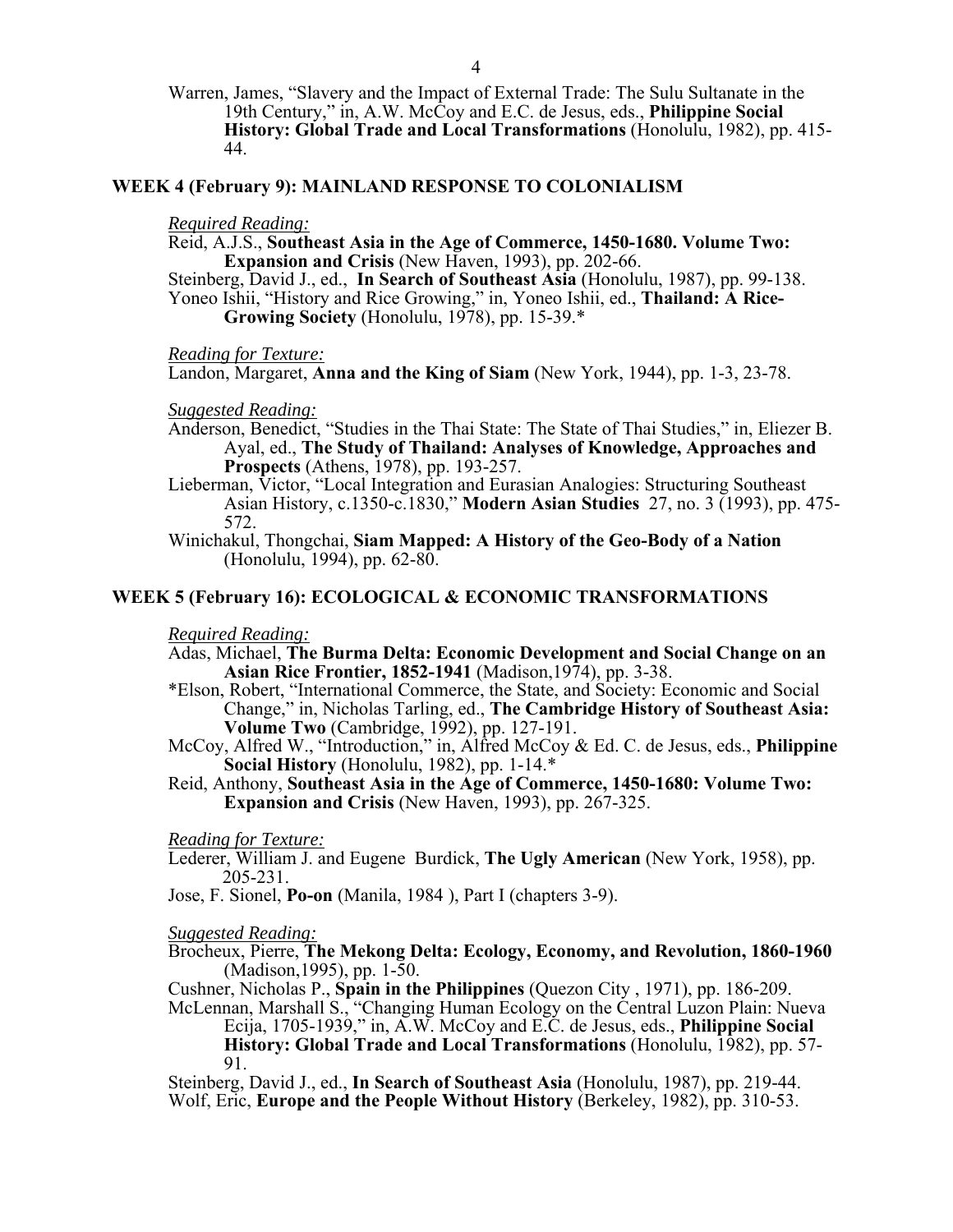# **WEEK 6 (February 23): PLANTATION & PROLETARIAT**

#### *Required Reading:*

Geertz, Clifford, **Agricultural Involution** (Berkeley, 1963), pp. 12-37, 83-123.\*

Murphey, Rhoads, "Traditionalism and Colonialism: Changing Urban Roles in Asia," **Journal of Asian Studies** 29, no. 1 (1969), pp. 67-84.\*

Steinberg, David J., ed., **In Search of Southeast Asia** (Honolulu, 1987), pp. 247-68.

#### *Reading for Texture:*

- Maugham, W. Somerset, **The Complete Short Stories W. Somerset Maugham** (New York, 1934), pp. 184-216 ("The Letter"), 641-70 ("Footprints in the Jungle.")
- Marr, David G., ed., **The Red Earth: A Vietnamese Memoir of Life on a Colonial Rubber Plantation**, by Tran Tu Binh, John Spragens, Jr., trans. (Athens, 1985), pp. 15-45.
- Multatuli, **Max Havelaar; or, The Coffee Auctions of the Dutch Trading Company** (Amherst, 1982), pp. 62-77, 114-32.
- Szekely, Ladislao, **Tropic Fever: The Adventures of a Planter in Sumatra**, Marion Saunders, trans. (New York, 1979), pp. 45-111.
- Vu Trong Phung, "Household Servants," in, Greg Lockhart and Monique Lockhart, trans., **The Light of the Capital** (New York, 1996), pp. 121-156.

## *Suggested Reading:*

- Knight, G.R., "The Java Sugar Industry as a Capitalist Plantation: A Reappraisal," in, E. Valentine Daniel, Henry Bernstein, and Tom Brass, eds., **Plantations, Proletarians and Peasants in Colonial Asia** (London, 1992), pp. 68-86.
- Murray, Martin J., "'White Gold' or 'White Blood'?: The Rubber Plantations of Colonial Indochina, 1910-40," in, E. Valentine Daniel, Henry Bernstein, and Tom Brass, eds., **Plantations, Proletarians and Peasants in Colonial Asia** (London, 1992), pp. 41-67.
- Ricklefs, M.C., **A History of Modern Indonesia Since c. 1300** (Stanford, 1993), pp. 119-30.

Scott, James C., **Moral Economy of the Peasant** (New Haven, 1976), pp. 56-90.

# **{N.B.: Thursday, March 3, Take-Home Midterm Exam Distributed in Class}**

# **WEEK 7 (March 1): HIGH COLONIALISM**

#### *Required Reading:*

Friend, Theodore, **Blue Eyed Enemy: Japan Against the West in Java and Luzon, 1942-1945** (Princeton, 1988), pp. 14-53.\*

Steinberg, David J., ed., **In Search of Southeast Asia** (New York, 1971), pp. 173-218.

Trocki, Carl A., "Political Structures in the Nineteenth and Early Twentieth Centuries," in, Nicholas Tarling, ed., **The Cambridge History of Southeast Asia: Volume Two** (Cambridge, 1992), pp. 79-127.

*Reading for Texture:* 

- Maugham, W. Somerset, **The Complete Short Stories W. Somerset Maugham** (New York, 1934), pp. 267-95 ("The Outstation"), 296-321 ("The Yellow Streak.")
- Orwell, George, "Shooting an Elephant," **A Collection of Essays by George Orwell** (New York, 1954), pp. 154-62.

Orwell, George, **Burmese Days** (London, 1934), chapters 1-3.

Tam Lang, "I Pulled a Rickshaw," in, Greg Lockhart and Monique Lockhart, trans., **The Light of the Capital** (New York, 1996), pp. 51-120.

*Suggested Reading:* 

May, Glenn A., **Social Engineering in the Philippines: The Aims, Execution, and Impact of American Colonial Policy, 1900-1913** (Westport, 1980), pp. 3-38.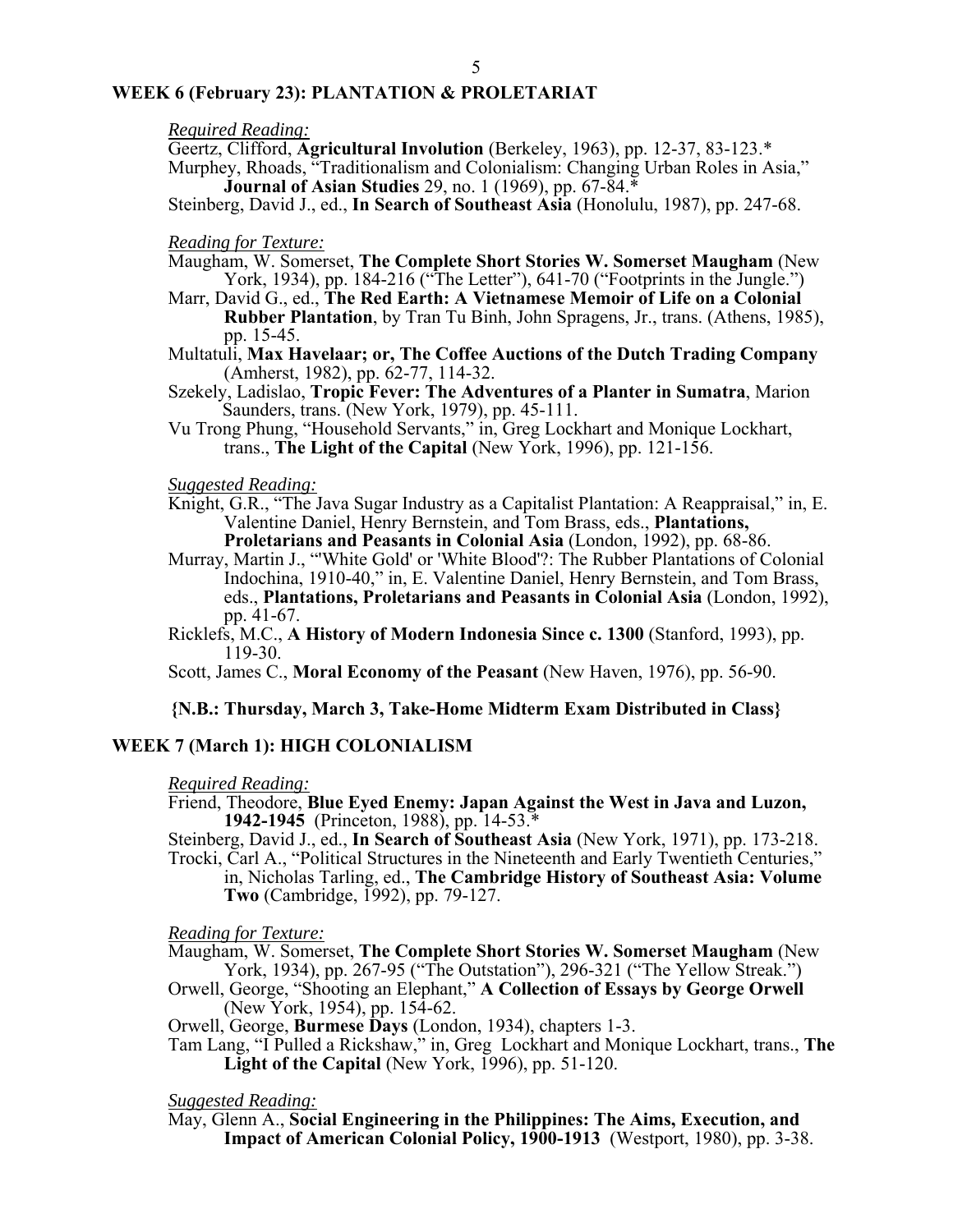Ricklefs, M.C., **A History of Modern Indonesia Since c. 1300** (Stanford, 1993), pp. 131-62.

Sutherland, Heather, **The Making of a Bureaucratic Elite** (Singapore, 1979), pp. 1-18. Taylor, Robert H., **The State in Burma** (Honolulu, 1987), pp. 66-147.

**{N.B.: Tuesday, March 8, Midterm Exam Due at Start of Class}**

# **WEEK 8 (March 8): ORIGINS OF NATIONALISM**

*Required Reading:* 

- Anderson, Benedict, **Imagined Communities: Reflections on the Origin and Spread of Nationalism** (London, 1983), pp. 1-46.
- Benda, Harry, "Political Elites in Colonial Southeast Asia," **Continuity and Change in Southeast Asia: Collected Journal Articles of Harry J. Benda** (New Haven, 1972), pp. 186-204.\*

Cushner, Nicholas P., **Spain in the Philippines** (Quezon City, 1971), pp. 210-29.\*

Steinberg, David J., ed., **In Search of Southeast Asia** (Honolulu, 1987), pp. 247-81, 292-311.

## *Reading for Texture:*

Rizal, Jose, **Noli Me Tangere** (Makati City, 1996), pp. 31-40 (chapter 6), 123-30 (chapter 21), 423-31 (chapter 50).

Truong Buu Lam, **Patterns of Vietnamese Response to Foreign Intervention: 1858- 1900** (New Haven, 1967), pp. 66-72.

*Suggested Reading:* 

Ileto, Reynaldo, **Pasyon and Revolution: Popular Movements in the Philippines, 1840-1910** (Manila, 1979), pp. 37-91.

Ileto, Reynaldo C., "Religion and Anti-Colonial Movements," in, Nicholas Tarling, ed., **The Cambridge History of Southeast Asia: Volume Two** (Cambridge, 1992) pp. 193-244.

Ricklefs, M.C., **A History of Modern Indonesia Since c. 1300** (Stanford, 1993), pp. 163-80

# **WEEK 9 (March 15): MODERN NATIONALIST MOVEMENTS**

## *Required Reading:*

Anderson, Benedict, **Imagined Communities: Reflections on the Origin and Spread of Nationalism** (London, 1983), pp. 113-54, 163-85.

Kratoska, Paul, and Ben Batson, "Nationalism and Modernist Reform," in, Nicholas Tarling, ed., **The Cambridge History of Southeast Asia: Volume Two**  (Cambridge, 1992), pp. 245-320.

*Reading for Texture:* 

U Nu, **Saturday's Son: Memoir of the Former Prime Minister of Burma** (New Haven, 1975), pp. 87-101.

*Suggested Reading:* 

McCoy, Alfred W., "Quezon's Commonwealth: The Emergence of Philippine Authoritarianism," in, Ruby Paredes, ed., **Philippine Colonial Democracy** (New Haven, 1989), pp. 114-60.

Ricklefs, M.C., **A History of Modern Indonesia Since c. 1300** (Stanford, 1993), pp. 181-95.

Scott, James C., **Moral Economy of the Peasant** (New Haven, 1976), pp. 114-56.

Steinberg, David J., ed., **In Search of Southeast Asia** (Honolulu, 1987), pp. 282-91, 312- 45.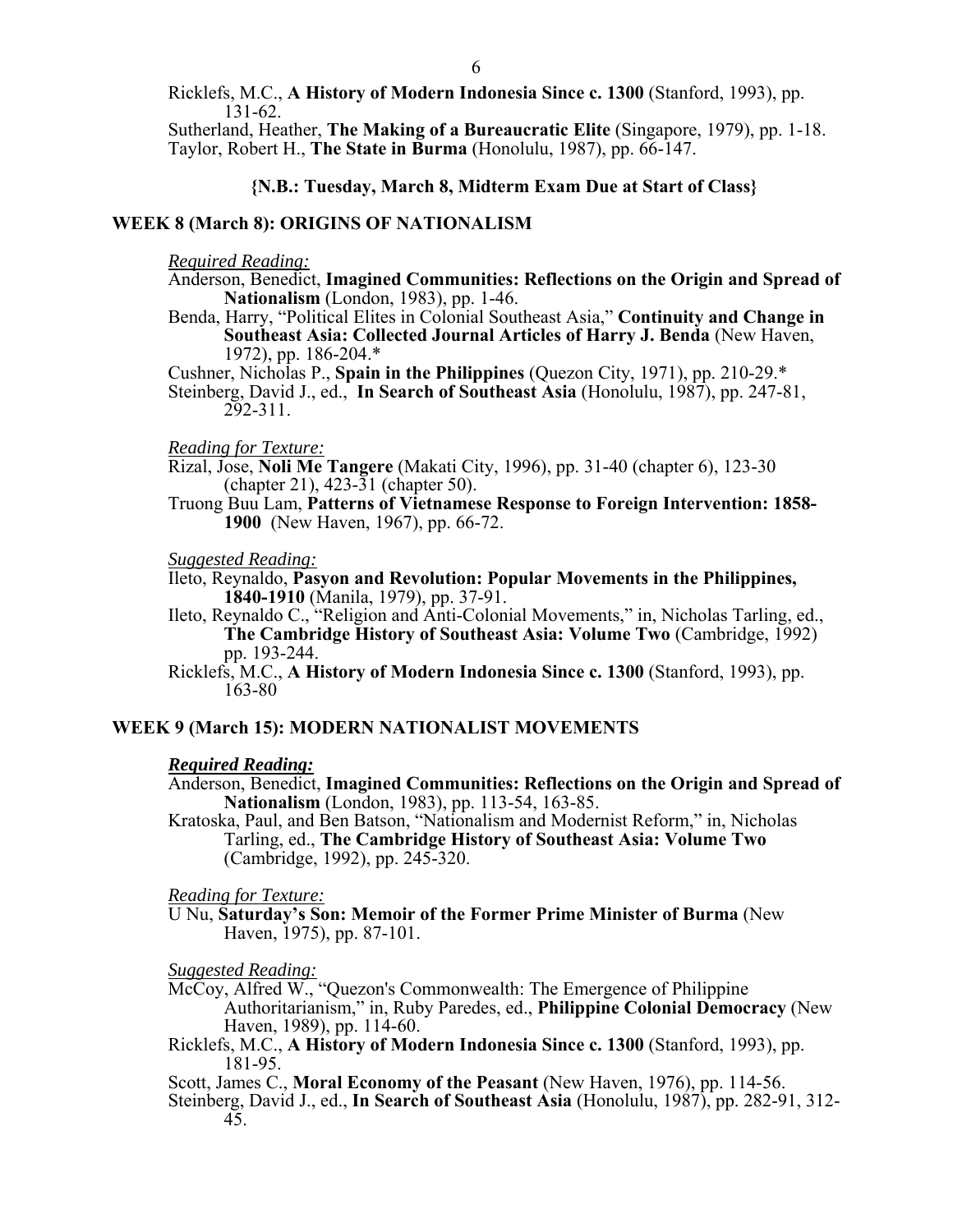# **{N.B.: SPRING BREAK, March 19-27}**

## **WEEK 10 (March 29): WORLD WAR II & JAPANESE OCCUPATION**

## *Required Reading:*

Anderson, Benedict, **Java in a Time of Revolution: Occupation and Resistance, 1944- 46** (Ithaca,1972), pp. 1-60.\*

Anderson, B.R. O'G., "Japan: 'The Light of Asia,'" in, Josef Silverstein, ed., **Southeast Asia in World War II: Four Essays** (New Haven, 1966), pp. 13-31.\*

Benda, Harry J., "The Japanese Interregnum in Southeast Asia," in, Grant Goodman, ed., **Imperial Japan and Asia: A Reassessment** (New York, 1967), pp. 65-79.\*

McCoy, Alfred, "Introduction," in, Alfred W. McCoy, ed., **Southeast Asia Under Japanese Occupation** (New Haven, 1980), pp. 1-11.\*

Steinberg, David J., ed., **In Search of Southeast Asia** (Honolulu, 1987), pp. 349-55.

#### *Reading for Texture:*

Baw Maw, **Breakthrough in Burma** (New Haven, 1968), pp. 51-137.

Keith, Agnes Newton, **Three Came Home** (Boston, 1947), pp. 29-44.

- Tran Van Mai, "Who Committed This Crime," in, Ngo Vinh Long, **Before the Revolution** (New York, 1973), pp. 221-276.
- U Nu, **Saturday's Son: Memoir of the Former Prime Minister of Burma** (New Haven, 1975), pp. 102-34.

#### *Suggested Reading:*

Cheah Boon Kheng, "The Social Impact of the Japanese Occupation of Malaya (1942- 1945)," in, Alfred W. McCoy, ed., **Southeast Asia Under Japanese Occupation** (New Haven, 1980), pp. 91-124.

Reid, A.J.S., "Indonesia: From Briefcase to Samurai Sword," in, Alfred W. McCoy, ed., **Southeast Asia Under Japanese Occupation** (New Haven, 1980), pp. 16-32.

Ricklefs, M.C., **A History of Modern Indonesia Since c. 1300** (Stanford, 1993), pp. 199-211.

Steinberg, David J., "The Philippine 'Collaborators': Survival of an Oligarchy," in, Josef Silverstein, ed., **Southeast Asia in World War II: Four Essays** (New Haven, 1966), pp. 67-86.

Truong Buu Lam, "Japan and the Disruption of the Vietnamese Nationalist Movement," in, Walter E. Vella, ed., **Aspects of Vietnamese History**(Honolulu, 1973), pp. 237-70.

#### **{N.B.: Tuesday, April 5, Essay Outlines Due at Start of Class.}**

## **WEEK 11 (April 5): NATIONAL REVOLUTIONS**

#### *Required Reading:*

Huynh Kim Khanh, "The Vietnamese August Revolution," **Journal of Asian Studies**  30:4 (1970), pp. 761-82.\*

Steinberg, David J., ed., **In Search of Southeast Asia** (Honolulu, 1987), pp. 356-73.

## *Suggested Reading:*

Anderson, Benedict, **Java in a Time of Revolution: Occupation and Resistance, 1944-46**  (Ithaca,1972), pp. 125-66.

Friend, Theodore, **Blue-Eyed Enemy: Japan against the West in Java and Luzon, 1942-1945** (New Haven, 1988), pp. 211-39.

Marr, David, "World War II and the Vietnamese Revolution," in Alfred W. McCoy, ed., **Southeast Asia Under Japanese Occupation** (New Haven, 1980), pp. 125-51.

Marr, David, **Vietnam 1945: The Quest for Power** (Berkeley, 1995), pp. 347-401. Reid, A.J.S., **The Indonesian Revolution** (Melbourne, 1974), pp. 19-76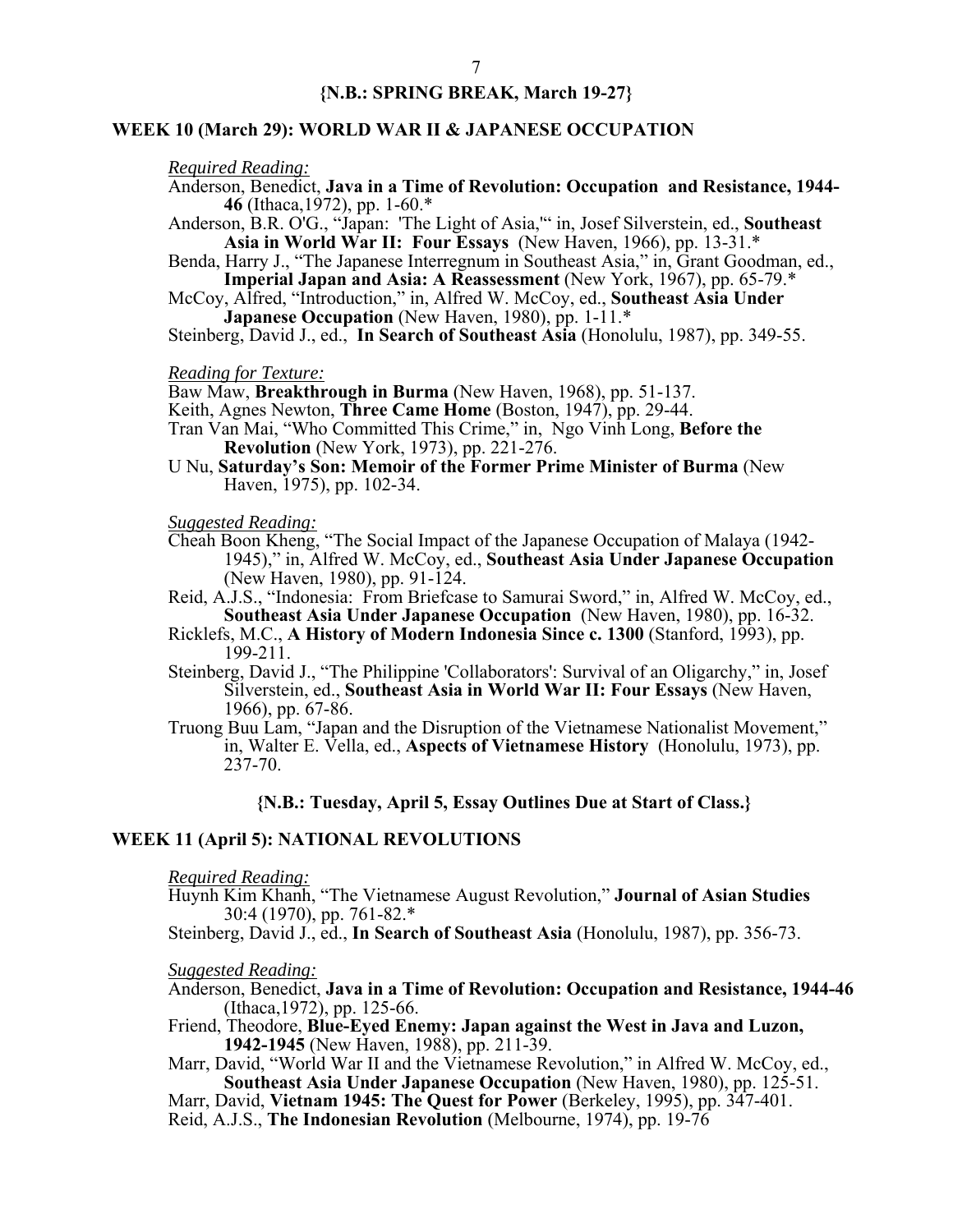Ricklefs, M.C., **A History of Modern Indonesia Since c. 1300** (Stanford, 1993), pp. 212-33.

Wolf, Eric R., **Peasant Wars of the Twentieth Century** (New York, 1969), pp. 159- 207.

#### **WEEK 12 (April 12): COMMUNIST MOVEMENTS**

#### *Required Reading:*

Fegan, Brian, "The Social History of a Central Luzon Barrio," in, Alfred McCoy & Ed. C. de Jesus, eds., **Philippine Social History** (Honolulu, 1982), pp. 91-130.\* Kerkvliet, Ben, **The Huk Rebellion** (Berkeley, 1977), pp. 1-25, 110-55.\*

Steinberg, David J., ed., **In Search of Southeast Asia** (Honolulu, 1987), pp. 374-86.

## *Reading for Texture:*

Greene, Graham, **The Quiet American** (New York, 1996), chapters 1-5 (Part I).

Lartéguy, Jean, **Yellow Fever** (New York, 1965), pp. 191-276.

Pomeroy, William J., **The Forest** (New York, 1963), pp. 7-44.

Suyin, Han, **And the Rain My Drink** (London, 1956), chapters 1-4 (pp. 11-69).

Taruc, Luis, **Born of the People** (New York, 1954), pp. 17-54.

Truong Nhu Tang, **A Vietcong Memoir: An Inside Account of the Vietnam War and Its Aftermath,** with David Chanoff and Doan Van Toai (New York, 1985), pp. 1- 32, 63-80.

#### *Suggested Reading:*

Duiker, William J., **The Communist Road to Power in Vietnam** (Boulder, 1981), pp. 7- 55.

- Lintner, Bertil, **The Rise and Fall of the Communist Party of Burma** (Ithaca, 1990), pp. 1-54
- Mortimer, Rex, "Traditional Modes and Communist Movements: Change and Protest in Indonesia," in, J.W. Lewis, ed., **Peasant Rebellion and Communist Revolution in Asia** (Stanford, 1974), pp. 99-123.
- Stenson, Michael, "The Ethnic and Urban Bases of the Communist Revolution in Malaya," in, J. Lewis, ed., **Peasant Rebellion and Communist Revolution in Asia** (Stanford, 1974), pp. 125-50.

#### **{N.B.: Tuesday, April 19, Essays Due at Start of Class.}**

# **WEEK 13 (April 19): DECLINE OF DEMOCRACY**

*Required Reading:* 

- Crouch, Harold, "The Trend to Authoritarianism: The Post-1945 Period," in, Harry Aveling, ed., **The Development of Indonesian Society** (St. Lucia, 1979), pp.  $166 - 204$ .\*
- Kingsbury, Damien, **The Politics of Indonesia** (Oxford, 1998), pp. 39-70.\*

Scott, James, "The Erosion of Patron-Client Bonds and Social Change in Southeast Asia," **Journal of Asian Studies** 32:1 (1972), pp. 5-37.\*

Steinberg, David J., ed., **In Search of Southeast Asia** (Honolulu, 1987), pp. 394-404, 418-30, 431-42.

Thompson, Mark R., **The Anti-Marcos Struggle: Personalistic Rule and Democratic Transition in the Philippines** (New Haven, 1995), pp. 15-48.\*

*Reading for Texture:* 

Anderson, Benedict R. O'G., and Ruchira Mendiones, eds. and trans*.,* **In the Mirror: Literature and Politics in Siam in the American Era** (Bangkok, 1985), pp. 109-140. (Witthayakon Chiangkun's "As If It had Never Happened"; Lao Khamhon's "You'll Learn Soon Enough.")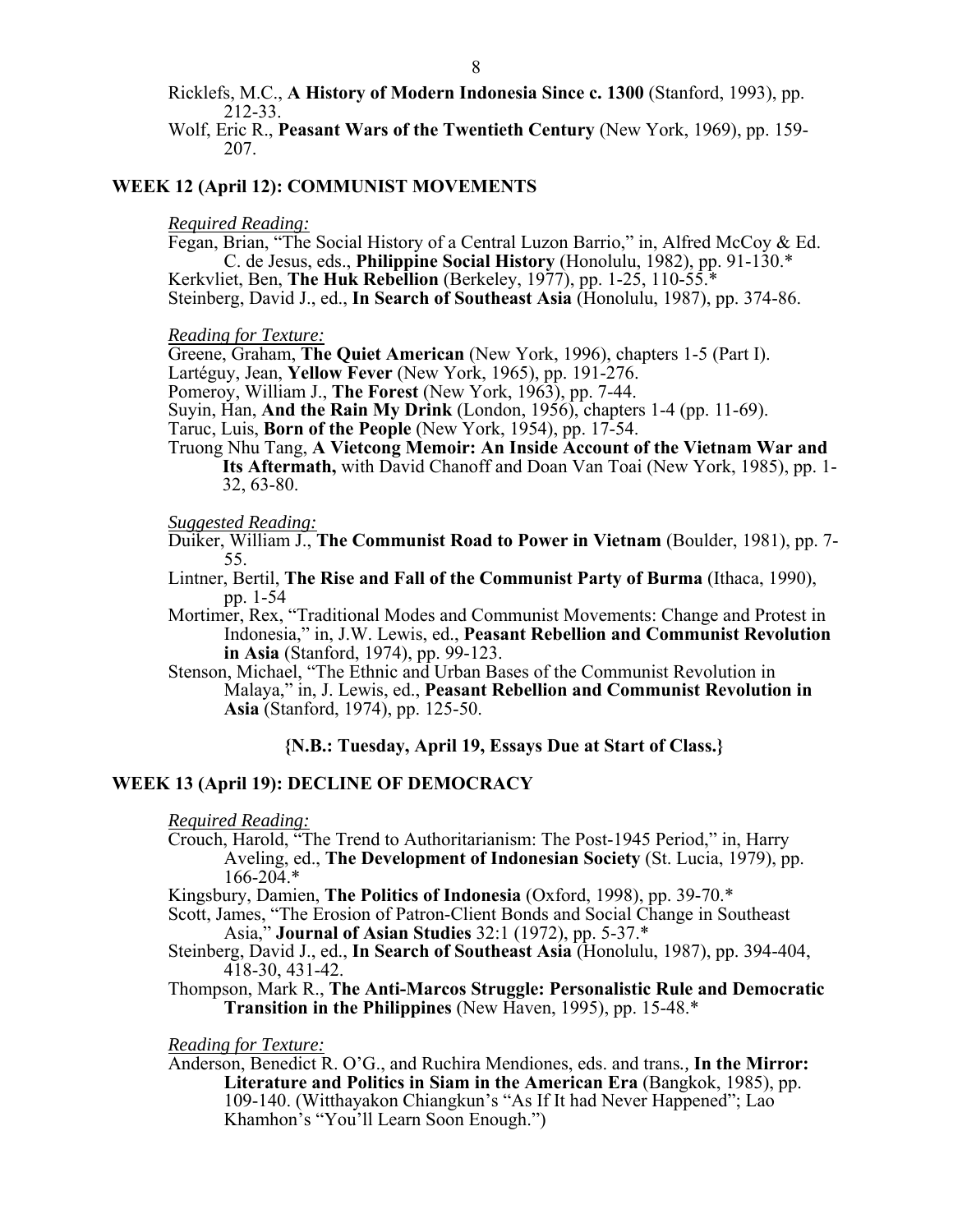Stewart, Frank, and John H. McGlynn, **Silenced Voices** (Honolulu, 2000), pp. 13-23, 193-198, 203-213 (Ahmad Tohari's "Village Dancer"; Abdul Latief's "I, the Accused"; Seno Gumira Ajidarma's "The Incident.")

*Suggested Reading:* 

- Anderson, Benedict, "Cacique Democracy in the Philippines," **The Spectre of Comparisons: Nationalism, Southeast Asia and the World** (London, 1998), pp.  $192 - 226$ .
- Anderson, Benedict, "Elections in Southeast Asia," **The Spectre of Comparisons: Nationalism, Southeast Asia and the World** (London, 1998), pp. 265-84.
- Hewison, Kevin J., "The State and Capitalist Development in Thailand," in, Richard Higgot & Richard Robison, eds., **Southeast Asia: Essays in the Political Economy of Structural Change** (London, 1985), pp. 266-293.
- Owen, Norman, "Economic and Social Change," in, Nicholas Tarling, ed., **The Cambridge History of Southeast Asia: Volume Two** (Cambridge, 1992), pp. 467-525.
- Ricklefs, M.C., **A History of Modern Indonesia Since c. 1300** (Stanford, 1993), pp. 237-83.

# **WEEK 14 (April 26): DICTATORSHIP**

## *Required Reading:*

Anderson, Benedict R., "Old State, New Society: Indonesia's New Order in Comparative Historical Perspective," **Journal of Asian Studies** 42 (1983), pp. 477-96.\*

Kingsbury, Damien, **The Politics of Indonesia** (Oxford, 1998), pp. 77-98, 198-218.\*

- Schwarz, Adam, **A Nation in Waiting: Indonesia in the 1990s** (Boulder, 1994), pp. 24- 48, 133-61.\*
- Steinberg, David J., ed., **In Search of Southeast Asia** (Honolulu, 1987), pp. 387-93.

Thompson, Mark R., **The Anti-Marcos Struggle: Personalistic Rule and Democratic Transition in the Philippines** (New Haven, 1995), pp. 49-63.\*

Wurfel, David, **Filipino Politics: Development and Decay** (Ithaca, 1988), pp. 114-53.\*

## *Reading for Texture:*

- Ali, S. Husin, **Two Faces: Detention without Trial** (Kuala Lumpur, 1996), pp. v-vi, 1- 37, 151-165.
- Roeder, O.G., **The Smiling General: President Soeharto of Indonesia** (Jakarta, 1969), pp. 1-3, 7-45, 93-135, 139-71, 179-89.
- Spence, Hartzell, **Marcos of the Philippines** (Cleveland, 1969), pp. 7-48, 123-93, 298- 324.

# *Suggested Reading:*

Bresnan, John, **Managing Indonesia: The Modern Political Economy** (New York, 1993), pp. 7-28.

Emmerson, Donald K., "Understanding the New Order: Bureaucratic Pluralism in Indonesia, **Asian Survey** 23, no. 11 (1983), pp. 1220-1239.

- Ricklefs, M.C., **A History of Modern Indonesia Since c.1300** (Stanford, 1993), pp. 284- 309.
- Robison, Richard, "Class, Capital and the State in New Order Indonesia," in, Richard Higgott & Richard Robison, eds., **Southeast Asia: Essays in the Political Economy of Structural Change** (London, 1985), pp. 295-335.

# **WEEK 15 (May 3): PEOPLE-POWER REVOLUTIONS**

# *Required Reading:*

Hewison, Kevin, "Emerging Social Forces in Thailand: New Political and Economic Roles," in, Richard Robison and David S.G. Goodman, eds., **The New Rich in**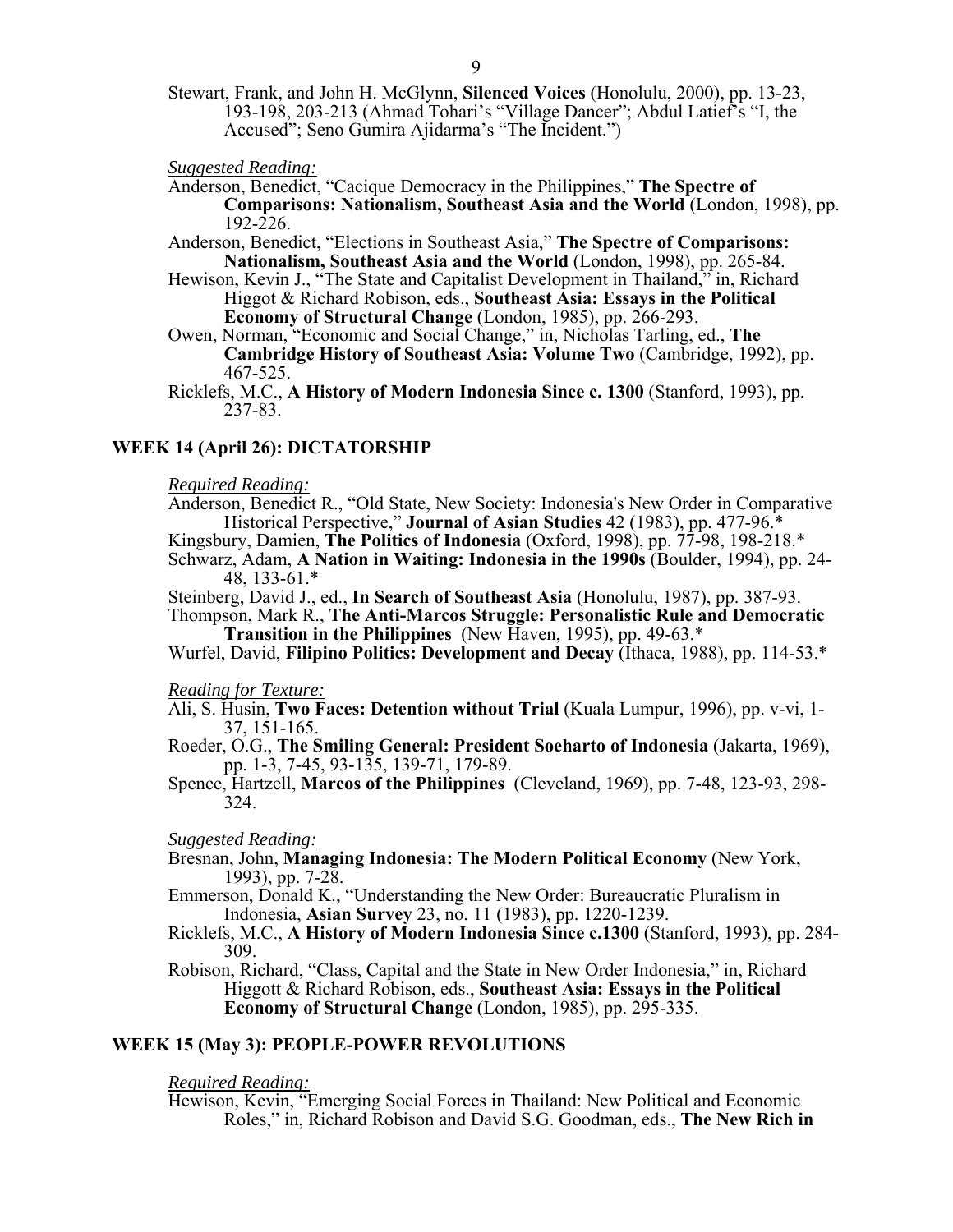**Asia: Mobile Phones, McDonald's and Middle Class Revolution** (London, 1993), pp.137-57.\*

- McCargo, Duncan, **Chamlong Srimuang and the New Thai Politics** (New York, 1997), pp. 19-66, 239-74.\*
- Sidel, John T., "Macet Total: Logics of Circulation and Accumulation in the Demise of Indonesia's New Order," **Indonesia** 66 (October 1998), pp. 159-94.\*
- Thompson, Mark R., **The Anti-Marcos Struggle: Personalistic Rule and Democratic Transition in the Philippines** (New Haven, 1995), pp. 114-61.\*

*Reading for Texture:* 

Aung San Suu Kyi, **Letters from Burma** (New York, 1996), pp. 3-17, 23-25, 43-45, 71- 81, 107-109, 119-129, 135-137, 147-157, 179-197, 203-209.

Pascal Khoo Thwe, **From the Land of the Green Ghosts: A Burmese Odyssey** (New York, 2002), pp. 155-213.

*Suggested Reading:* 

Anderson, Benedict, "Withdrawal Symptoms," **The Spectre of Comparisons: Nationalism, Southeast Asia and the World** (London, 1998), pp. 139-173.

Emmerson, Donald K., "Exit and Aftermath: The Crisis of 1997-98," in, Donald K. Emmerson, ed., **Indonesia Beyond Suharto: Polity, Economy, Society, Transition** (Armonk, 1999), pp. 295-343.

Hedman, Eva-Lotta E. and John T. Sidel, **Philippine Politics and Society in the Twentieth Century** (London, 2000), pp. 13-29.

McCoy, Alfred W., **Closer Than Brothers: Manhood at the Philippine Military Academy** (New Haven, 1999), chapter 7.

Wurfel, David, **Filipino Politics: Development and Decay** (Ithaca, 1988), pp. 233-324.

**{N.B.: Final Examination on** *Monday, May 9, at 2:45 p.m***.}** 

# **IV. ESSAY TOPICS:-**

1.) Analyze the impact of export agriculture upon the emergence of the modern Filipino elite in the 19th and 20th centuries.

2.) Discuss the historical causality of the outbreak and defeat of the Philippine Revolution of 1896.

3.) Explain the factors underlying the Filipinos unique allegiance to its colonial power, the United States, during World War II.

4.) Would you agree with Benedict Kerkvliet that the Huk peasant rebellion after World War II can be traced largely to the decline of patron-client relations, or did it spring from more complex factors?

5.) Assess the impact of American colonialism upon Philippine society and politics.

6.) Analyze the impact of the culture system upon Java in the 19th and early 20th centuries.

7.) Explain the rise of secular nationalism in Indonesia before and during World War II, and assess its success in achieving its goals.

8.) Explain the impact of the Japanese occupation on Indonesia in terms of social, economic and political change.

9.) Analyze the factors underlying Indonesia's move from parliamentary democracy to military dictatorship in the two decades after World War II.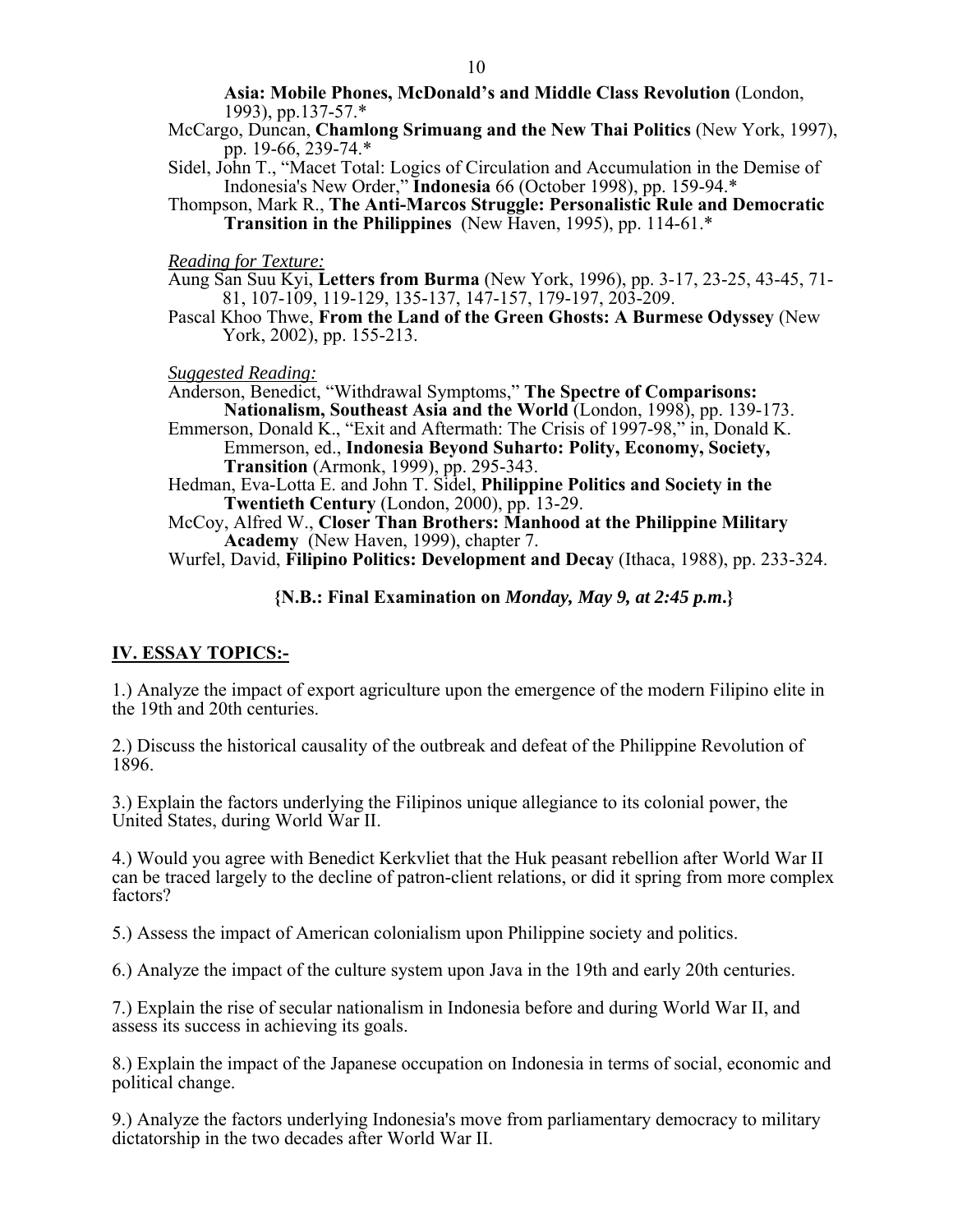10.) Can the events of September 1965 in Indonesia be interpreted as a failed communist coup?

11.) Analyze the reasons for the failure of armed communist uprisings by the Malayan Communist Party and the Philippine Huks.

12.) Would it be correct to style Thailand's Chakri dynasty from 1782 to 1850 as a typical Hindu-Buddhist mainland Southeast Asian state?

13.) Is it right to call Mongkut (1851-1868) a "modern" monarch in contrast to his predecessors?

14.) In what sense did the reforms of King Chulalongkorn lead to the "Revolution" of 1932?

15.) Why did the military dominate the Thai government from the 1930s to the 1970s?

16.) Were pre-colonial states in Southeast Asia "feudal," "oriental despotisms," "segmental states" or something else?

17.) Drawing evidence from two or more countries and using appropriate theory, analyze the impact of colonial rule on the evolution of the modern Southeast Asian state since World War II.

18.) Compare the conditions of slavery in Siam with those in the Sulu Sultanate.

19.) Compare the character of nationalist opposition to colonialism in any two Southeast Asian colonies.

20.) Compare the reasons for the failure of the communist parties in postwar Indonesia and the Philippines.

21.) Analyze the difference in the impact of export agriculture upon peasant societies in Central Luzon and Lower Burma.

22.) In what way did the Japanese occupation during World II transform Southeast Asian political history? Draw your evidence from across the region, or compare any two or three countries.

23.) Compare the economic and political impact of Dutch colonialism on Indonesia with Spanish and American colonialism upon the Philippines.

24.) Explain the persistence of authoritarian rule in Indonesia, the Philippines, and Thailand.

25.) Compare the character of authoritarian leadership in postwar Indonesia and the Philippines, and explain why Suharto's rule proved much more tenacious than Marcos's.

26.) Explain the causality underlying the mass urban uprisings against authoritarian rule in the Philippines (1986), Thailand (1991), and Indonesia (1998).

# **V. HOW TO WRITE A RESEARCH ESSAY—THE THREE-STEP METHOD**:

# 1.) *STEP ONE--Reading & Research:-*

a.) Sources/Research:

1.) All good essays begin with the three "Rs"—reading, research, and reflection.

2.) Like most essays, a History term paper is a distillation of its author's reading and reflections upon the subject whose quality usually reflects the depth of the author's research.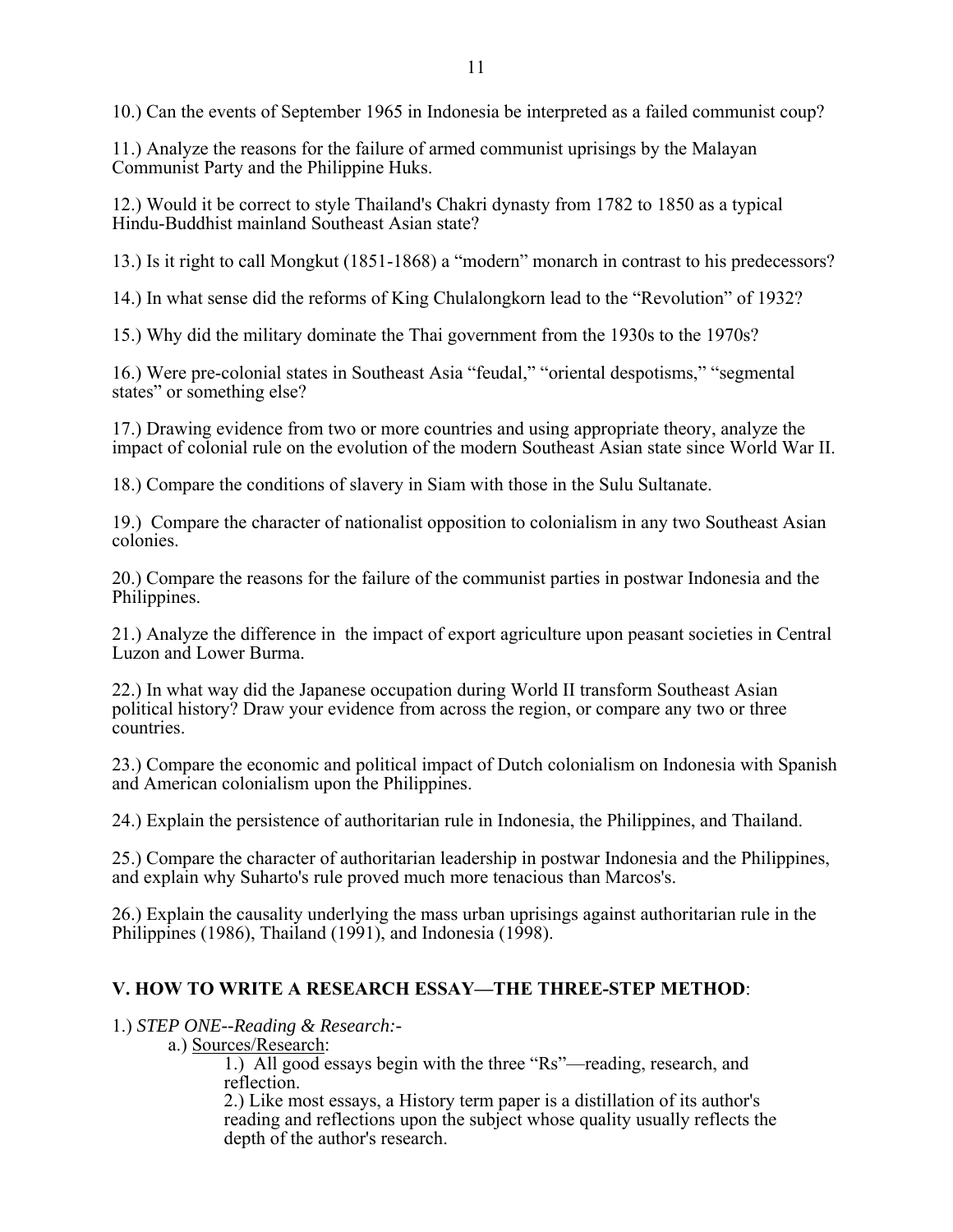b.) How to Read for an Essay:

1.) Using the course syllabus, begin with a general text to get an overview of the problem.

2.) Using the syllabus or textbooks, select more specific sources.

3.) As you read, begin forming ideas in your mind about:

a.) your overall hypothesis, and;

b.) the evidence you will need to support your argument.

4.) As you read, take notes, either on paper, or in the margin of a photocopy of the source. As you take notes, make sure you have the bibliographic information for your source: author, title, place of publication, publisher, and relevant pages.

5.) Towards the end of your reading, draw up an outline of the essay. If you are missing sources for your argument, then do some supplemental reading.

## c.) Citing Sources:

1.) Assuming three paragraphs per page, you should have a minimum of one source or note per paragraph.

2.) Every idea that is not your own and every major body of data you use in your essay should be sourced. In particular, quotations must be sourced. 3.) Use endnotes or footnotes in the following format:

25. Alfred W. McCoy, ed., *Southeast Asia Since 1800* (Madison: University of Wisconsin Press, 1989), pp. 134-35.

4.) For a second, non-sequential citation of the same work use a short citation:

27. McCoy, *Southeast Asia Since 1800,* pp. 77-78.

5.) If you are citing the same source in sequence, use Ibid for second citation.

27. McCoy, *Southeast Asia Since 1800,* pp. 77-78.

- 28. Ibid., pp. 79-80.
- 29. Ibid., pp. 80-81.

6.) For details, see, The University of Chicago Press, *A Manual of Style*.

# 2.) *STEP TWO—Framing the Argument:-*

a.) Outline: With your reading done, restrain the urge to plunge right into writing and instead take some time to outline your argument. Begin by articulating the single, central question you will ask and answer in the course of this paper. Next, write a one- or two-page outline of your essay's basic components, which are discussed below.

b.) Overall structure: Almost every scholarly essay has three basic components—(1.) the problem/hypothesis, (2.) the evidence/argument, and (3.) the conclusion. To summarize very broadly, the introduction asks a question and poses a hypothesis, the argument arrays evidence to establish that hypothesis, and the conclusion reflects upon the original hypothesis in light of the evidence presented.

 Of these three elements, the opening hypothesis is, by far, the most difficult and the most essential for the success of your essay. In your opening paragraph, try to stand back from the mass of material you have read and articulate an historical thesis, which usually explains causality (why events occurred) or analyzes significance (the particular import of an event or a pattern of events). Then identify the key elements- whether factors, themes, or topics--that you will explore to test your thesis in the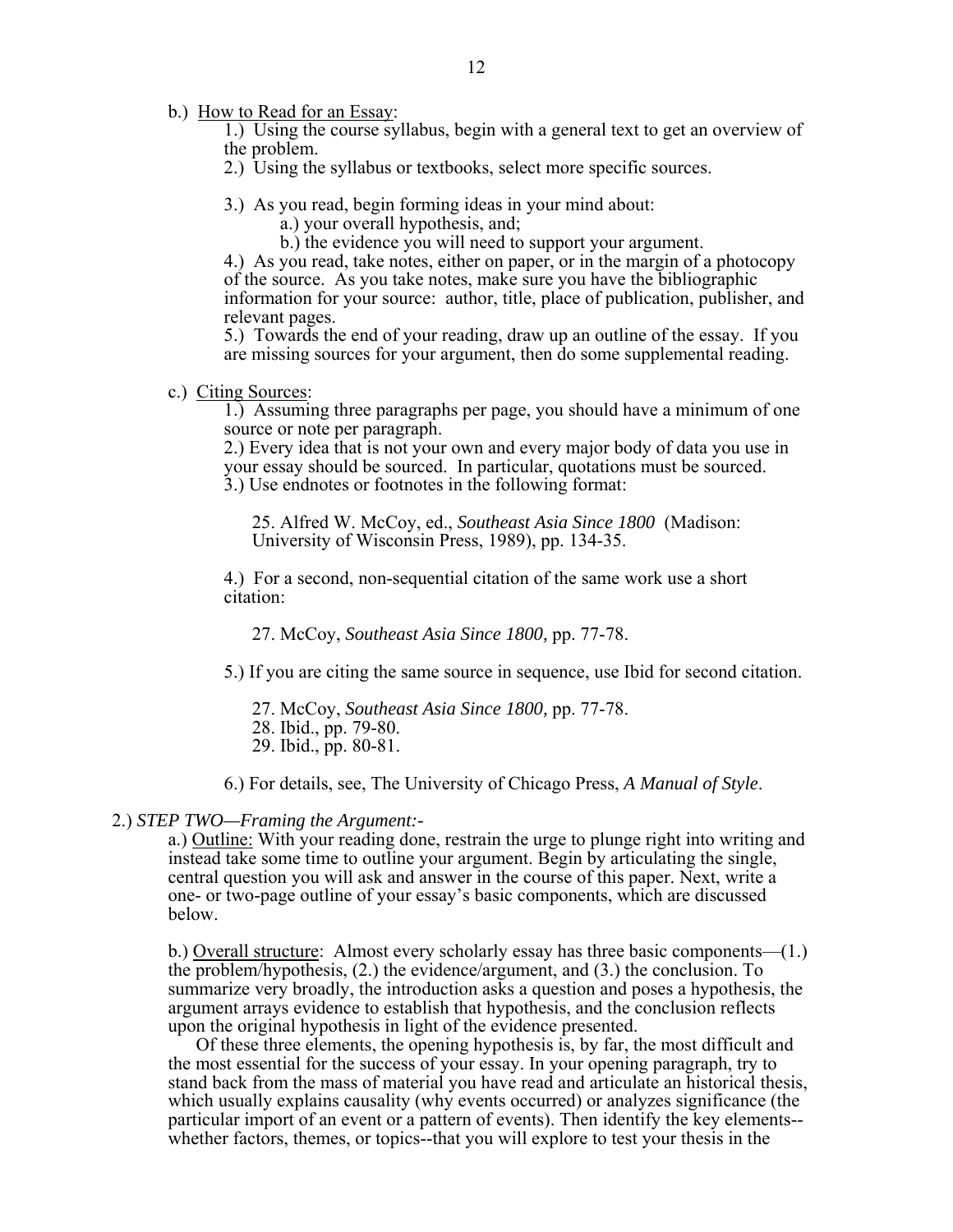By the time you start writing, you should be able to summarize your argument in the essay's first sentence with something akin to the following formulation: "By applying A to B, the essay will establish C." To illustrate, an essay on the impact of the Japanese occupation on emerging nationalism in Southeast Asia, might begin: "By comparing the Japanese occupation of Indonesia and the Philippines, we can see that World War II produced a spectrum of varying impact upon the emergence of new nations across Southeast Asia."

Here are some further reflections on each of these three sections:

1.) Hypothesis: In your introduction, state your thesis clearly. a.) If necessary, you should give your definition of any key terms that

require a specific usage (e.g., "revolution.") b.) In stating your problem, refer to the literature in the syllabus.

c.) A standard and often effective device is to identify two differing

schools of thought about a single problem and offer resolution.

d.) Make sure you are examining the main point, not a secondary or side issue.

2.) The Evidence: In the middle part of your essay, you must present evidence—through an analytical intertwining of events and factors—to deal with the problem posed at the beginning of your essay. Be specific. Give the reader a brief narrative of an event grounded in some statistical or anecdotal evidence.

3.) The Conclusion: In the final page or two of your essay, reflect on the problem as stated in the introduction in light of the evidence you presented in the middle part of the essay. Stretch the data you present for clarity, but do not exaggerate or over-extend the usefulness of your data.

c.) Level of Argument: Some students produce papers that fill all the demands of the format but do not produce an argument that fully engages the problem.

1.) Drawing upon reading and lectures, try to frame an argument that seems to address the question in the most direct and significant manner possible, drawing the most convincing evidence to support the case your are making. 2.) By reading several sources with diverse viewpoints and reflecting on the authors' approaches, you can define an appropriate question and level of analysis.

d.) Nature of History Questions: Whether in books or courses such as this one, History usually explores the study of change in human communities, societies or nations over time. In general, History essays ask you to explain two key aspects of such change: *causality*, that is the underlying reasons for long-term change; or *significance*, that is the import or impact of an event upon a society over the longer term. Thus, most History questions, in both essays and exams, ask you to:

1.) analyze the forces or factors that explain how or why a human community changed in a particular way during a specific time period, or;

2.) explain the significance or lasting impact that an event, such as a war or revolution, had upon a society in the years following that event.

# 3.) *STEP THREE—Writing the Essay:*

# a.) Procedure:

1.) As explained above, start by writing an outline of about 2 pages for a 10 to 15 page essay. Ideally, each projected paragraph in the essay should be a line in your outline. 2.) Following your outline, write a first draft taking care to introduce transitional clauses or sentences that allow the reader to follow your argument paragraph by paragraph.